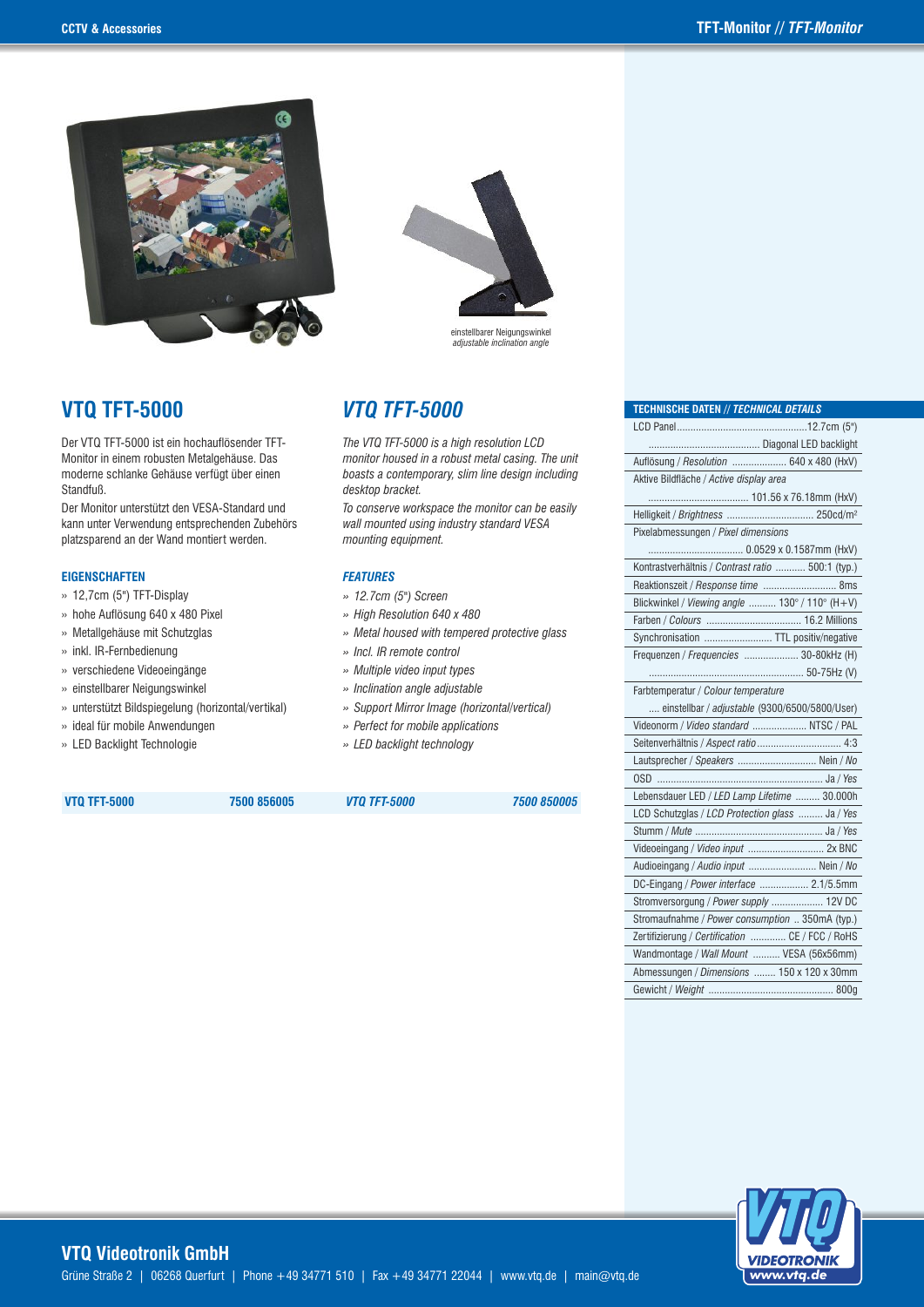

# einstellbarer Neigungswinkel *adjustable inclination angle*

# **VTQ TFT-8000** *VTQ TFT-8000*

Der VTQ TFT-8000 ist ein hochauflösender TFT-Monitor in einem robusten Metalgehäuse. Das moderne schlanke Gehäuse verfügt über einen Standfuß und seitliche Steuerelemente.

Der Monitor unterstützt den VESA-Standard und kann unter Verwendung entsprechenden Zubehörs platzsparend an der Wand montiert werden.

#### **EIGENSCHAFTEN**

- » 20,32cm (8") TFT-Display
- » hohe Auflösung 800 x 600 Pixel
- » Metallgehäuse mit Schutzglas
- » verschiedene Videoeingänge
- » seitliche Steuerelemente
- » einstellbarer Neigungswinkel
- » unterstützt Bildspiegelung (horizontal/vertikal)
- » ideal für mobile Anwendungen
- » LED Backlight Technologie

*The VTQ TFT-8000 is a high resolution LCD monitor housed in a robust metal casing. The unit boasts a contemporary, slim line design including discreet, side mounted controls.*

*To conserve workspace the monitor can be easily wall mounted using industry standard VESA mounting equipment.*

#### *FEATURES*

- *»* 20.32cm (8") Screen
- » High Resolution 800 x 600
- » Metal housed with tempered protection glass
- » Multiple video input types
- » Discreet, side mounted controls
- » Inclination angle adjustable
- » Support Mirror Image (horizontal/vertical)
- » Perfect for mobile applications
- » LED backlight technology

 **VTQ TFT-8000 7500 856006** *VTQ TFT-8000 7500 850006*

| <b>TECHNISCHE DATEN // TECHNICAL DETAILS</b>      |
|---------------------------------------------------|
|                                                   |
|                                                   |
| Auflösung / Resolution  800 x 600 (HxV)           |
| Aktive Bildfläche / Active display area           |
|                                                   |
| Helligkeit / Brightness  350cd/m <sup>2</sup>     |
| Pixelabmessungen / Pixel dimensions               |
|                                                   |
| Kontrastverhältnis / Contrast ratio  500:1 (typ.) |
| Reaktionszeit / Response time  8ms                |
| Blickwinkel / Viewing angle  140° / 130° (H+V)    |
|                                                   |
| Synchronisation  TTL positiv/negative             |
| Frequenzen / Frequencies  30-80kHz (H)            |
|                                                   |
| Farbtemperatur / Colour temperature               |
| einstellbar / adjustable (9300/6500/5800/User)    |
| Videonorm / Video standard  NTSC / PAL            |
|                                                   |
| VGA-Frequenzkorrektur / VGA Frequency Correction  |
|                                                   |
| Lautsprecher / Speakers  Nein / No                |
| $OSD$                                             |
| Lebensdauer LED / LED Lamp Lifetime  30.000h      |
| LCD Schutzglas / LCD Protection glass  Ja / Yes   |
|                                                   |
| Auto-Einstellung / Auto adjustment  Ja / Yes      |
| Videoeingang / Video input  1x VGA, 2x BNC        |
| Audioeingang / Audio input  Nein / No             |
| DC-Eingang / Power interface  2.1/5.5mm           |
| Stromversorgung / Power supply  12V DC            |
| Stromaufnahme / Power consumption  450mA (typ.)   |
| Zertifizierung / Certification  CE / FCC / RoHS   |
| Wandmontage / Wall Mount  VESA (75x75mm)          |
| Abmessungen / Dimensions  205 x 175 x 80mm        |
|                                                   |
|                                                   |

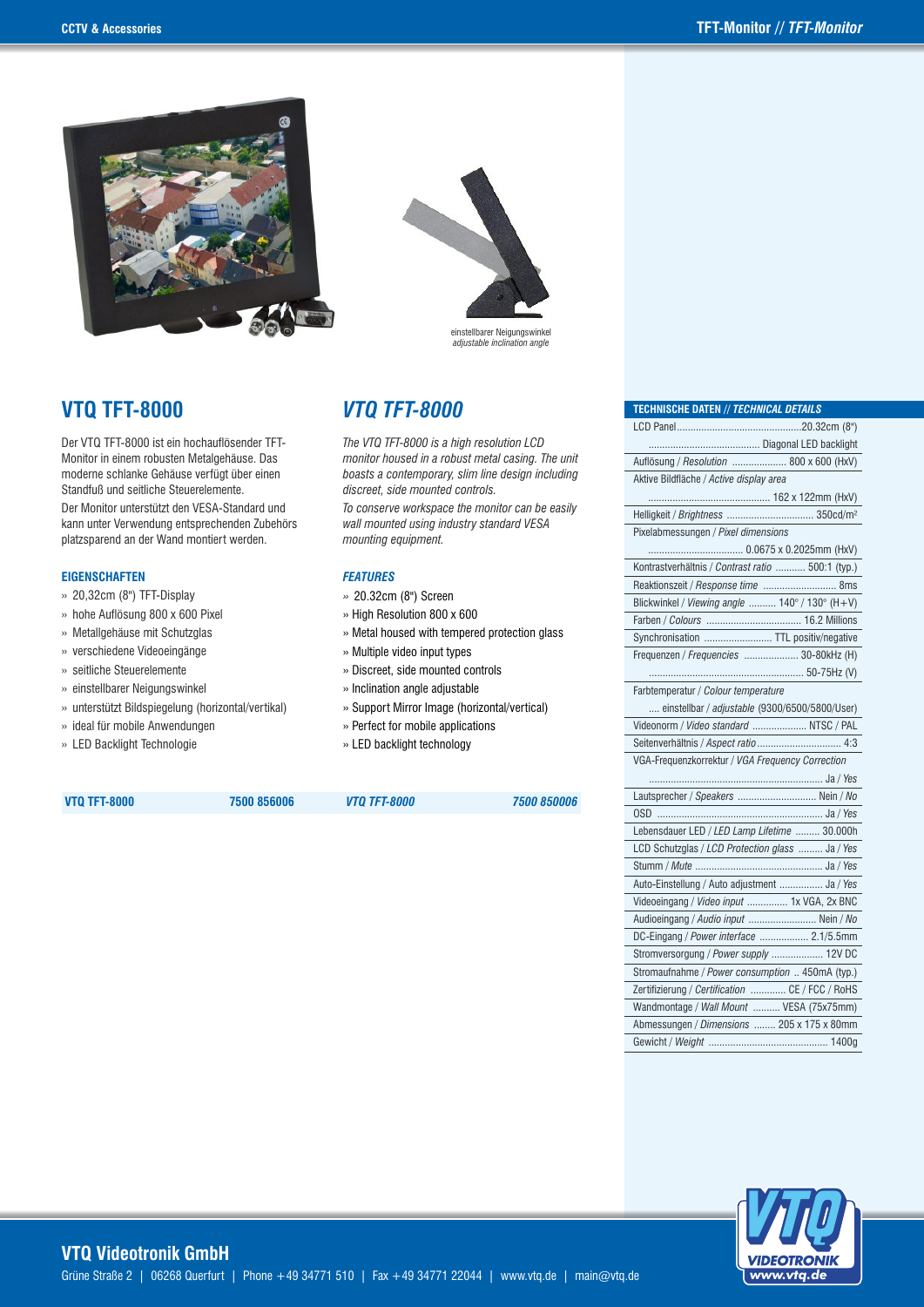

# **VTQ TFT-1040 II** *VTQ TFT-1040 II*

Der VTQ TFT-1040 II ist ein hochauflösender TFT-Monitor in einem robusten Metalgehäuse. Das moderne schlanke Gehäuse verfügt über einen Standfuß und seitliche Steuerelemente. Der Monitor unterstützt den VESA-Standard und kann unter Verwendung entsprechenden Zubehörs platzsparend an der Wand montiert werden.

#### **EIGENSCHAFTEN**

- » 26,42cm (10,4") TFT-Display
- » hohe Auflösung 800 x 600 Pixel
- » Metallgehäuse mit Schutzglas
- » verschiedene Videoeingänge
- » Loop-through Videoausgang
- » seitliche Steuerelemente
- » inkl. Standfuß
- » unterstützt Bildspiegelung (horizontal/vertikal)
- » ideal für mobile Anwendungen
- » LED Backlight Technologie



Seitenansicht / *Side view*

*The VTQ TFT-1040-II is a high resolution monitor housed in a robust metal casing. The unit boasts a contemporary, super slim line design including discreet, side mounted controls.*

*To conserve workspace the monitor can be easily wall mounted using industry standard VESA mounting equipment.*

#### *FEATURES*

- *» 26.42cm (10.4") Screen*
- *» High Resolution 800 x 600*
- *» Metal housed with tempered protection glass*
- *» Multiple video input types*
- *» BNC loop through*
- *» Discreet, side mounted controls*
- *» Incl. supporting stand*
- *» Support Mirror Image (horizontal/vertical)*
- *» Perfect for mobile applications*
- *» LED backlight technology*

 **VTQ TFT-1040 II 7500 856007** *VTQ TFT-1040 II 7500 850007*

| <b>TECHNISCHE DATEN // TECHNICAL DETAILS</b>      |
|---------------------------------------------------|
|                                                   |
|                                                   |
| Auflösung / Resolution  800 x 600 (HxV)           |
| Aktive Bildfläche / Active display area           |
|                                                   |
|                                                   |
| Pixelabmessungen / Pixel dimensions               |
|                                                   |
| Kontrastverhältnis / Contrast ratio  500:1 (typ.) |
| Reaktionszeit / Response time  8ms                |
| Blickwinkel / Viewing angle  150° / 110° (H+V)    |
|                                                   |
| Frequenzen / Frequencies  30-80kHz (H)            |
|                                                   |
| Farbtemperatur / Colour temperature               |
| einstellbar / adjustable (9300/6500/5800/User)    |
| Videonorm / Video standard  NTSC / PAL            |
|                                                   |
| VGA-Frequenzkorrektur / VGA Frequency Correction  |
|                                                   |
| Lautsprecher / Speakers  Nein / No                |
|                                                   |
| Lebensdauer LED / LED Lamp Lifetime  10.000h      |
| LCD Schutzglas / LCD Protection glass  Ja / Yes   |
|                                                   |
| Auto-Einstellung / Auto adjustment  Ja / Yes      |
| Videoeingang / Video input  1x VGA, 1x BNC        |
| Videoausgang / Video output  1x BNC               |
| Audioeingang / Audio input  Nein / No             |
| DC-Eingang / Power interface  2.1/5.5mm           |
| Stromversorgung / Power supply  12V DC            |
| Stromaufnahme / Power consumption  600mA (typ.)   |
| Zertifizierung / Certification  CE / FCC / RoHS   |
| Wandmontage / Wall Mount  VESA (75x75mm)          |
| Abmessungen / Dimensions  270 x 220 x 45mm        |
| 1700g                                             |

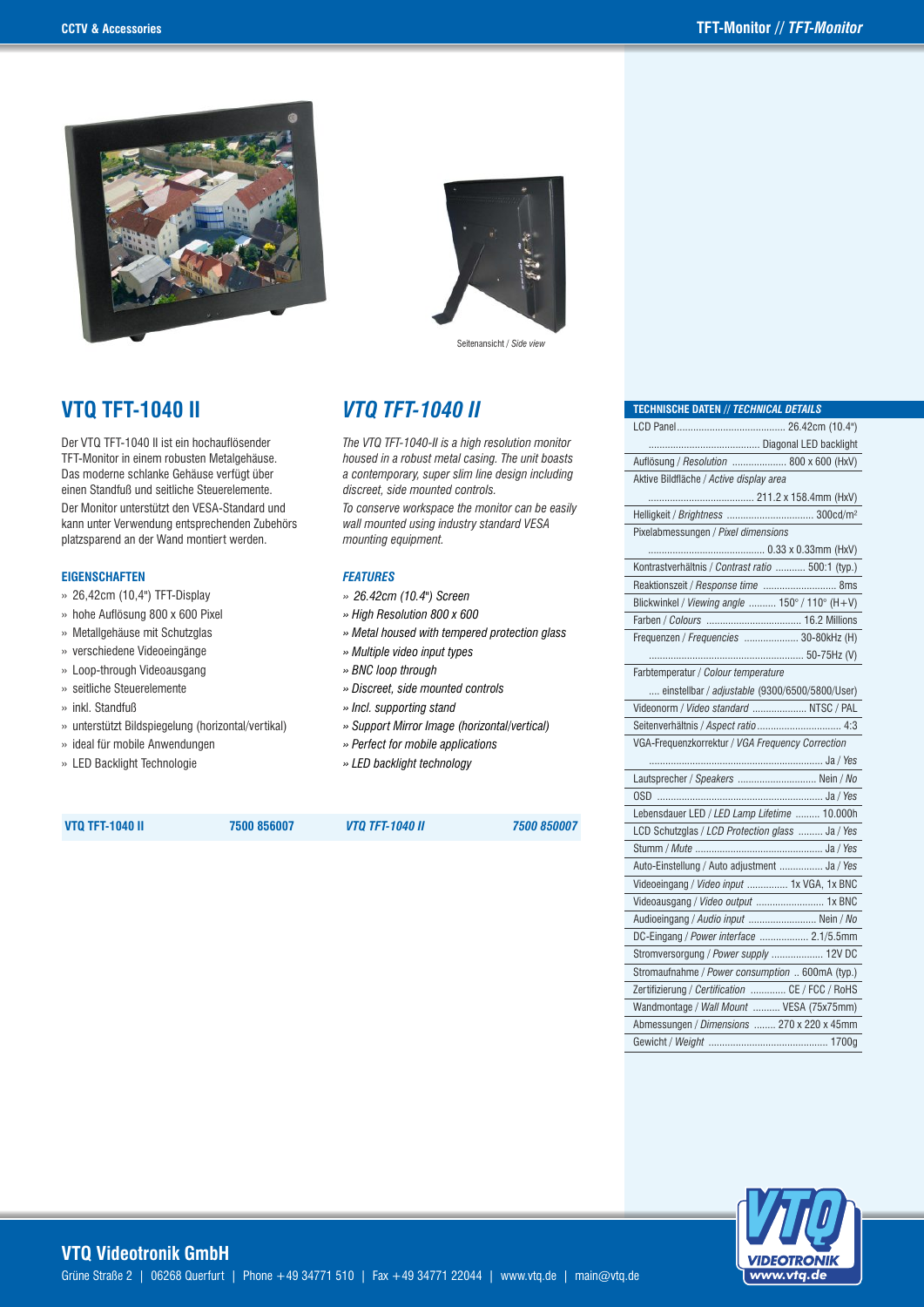

VTO TFT-15000 Protected

*The VTQ TFT-15000 is a high resolution LCD monitor housed in a robust plastic casing or in a metal casing with tempered protection glass. The unit boasts a contemporary, slim line design including discreet, side mounted controls. To conserve workspace the monitor can be easily wall mounted using industry standard VESA mounting equipment. Foldable stand add flexibility* 

# **VTQ TFT-15000** *VTQ TFT-15000*

Der VTQ TFT-15000 ist ein hochauflösender TFT-Monitor, wahlweise mit Plastikgehäuse oder in einem robusten Metallgehäuse mit Schutzglas. Das moderne schlanke Gehäuse verfügt über seitliche Steuerelemente.

Der Monitor unterstützt den VESA-Standard und kann unter Verwendung entsprechenden Zubehörs platzsparend an der Wand montiert werden. Der ausklappbare Standfuß erlaubt die Anpassung des Neigungswinkels.

#### **EIGENSCHAFTEN**

- » 38,1cm (15") TFT-Display
- » hohe Auflösung 1024 x 768 Pixel
- » Metallgehäuse mit Schutzglas (nur Protected)
- » verschiedene Videoeingänge
- » Stereo Audio
- » 12V Spannungsversorgung
- » seitliche Steuerelemente
- » Loop-through Videoausgang
- » VESA-Mount
- » ideal für mobile Anwendungen
- » LED Backlight Technologie



#### *FEATURES*

- *» 38.1cm (15") Screen*
- *» High Resolution 1024 x 768*
- *» Metal housed with tempered protection glass (Protected only)*
- *» Multiple video input types*
- *» Stereo audio*
- *» Voltage: 12V DC*
- *» Discreet, side mounted controls*
- *» BNC loop through*
- *» VESA mount*
- *» Perfect for mobile applications*
- *» LED backlight technology*

| <b>VTO TFT-15000</b>    | 7500 856008 | <i><b>VTO TFT-15000</b></i> | 7500 850008 |
|-------------------------|-------------|-----------------------------|-------------|
| VTQ TFT-15000 Protected | 7500 856032 | VTO TFT-15000 Protected     | 7500 850032 |



Anschlüsse / *Connectors* (VTQ TFT-15000)